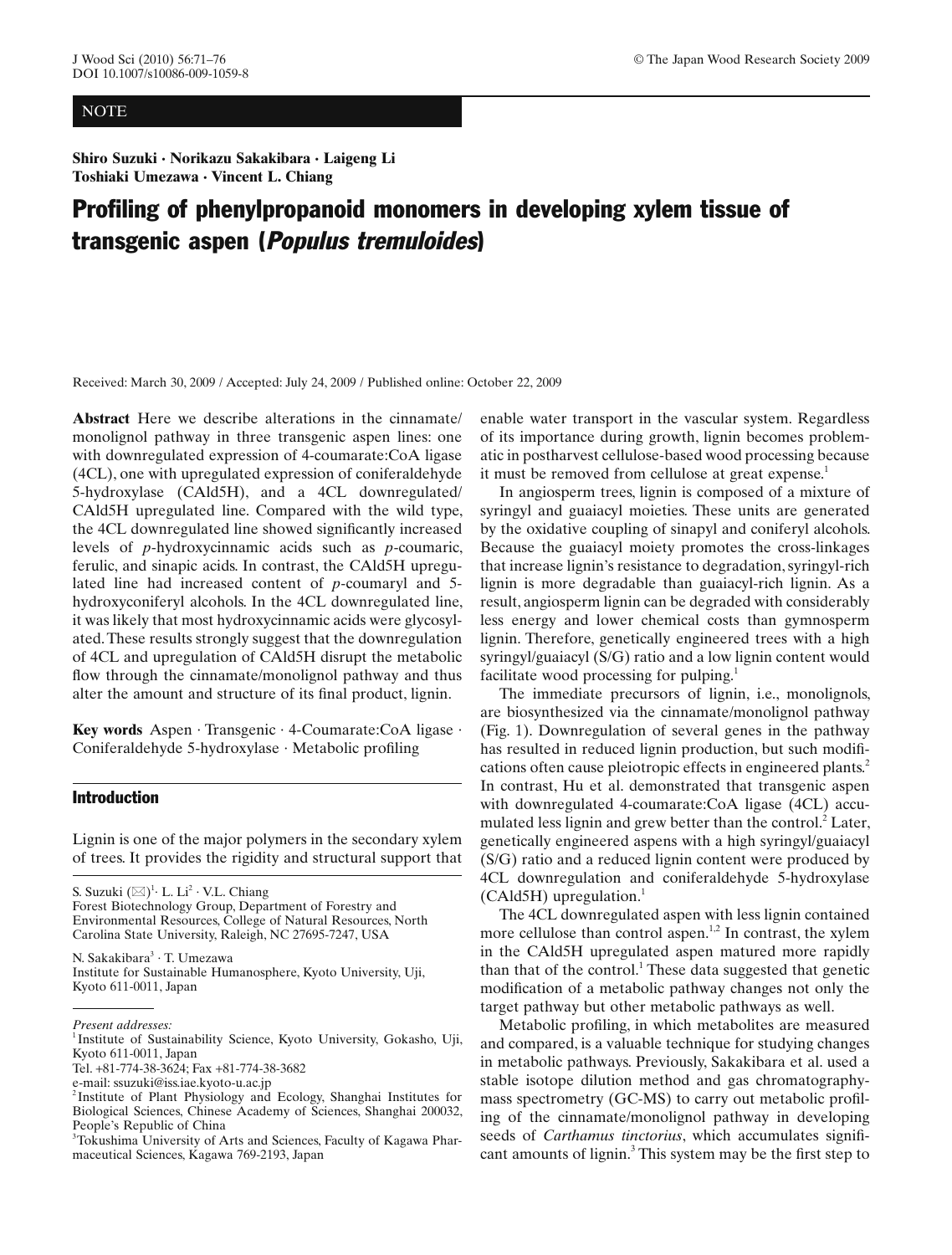<span id="page-1-0"></span>**Fig. 1.** The cinnamate/ monolignol pathway and }its possible intermediates: *1*, *p*-coumaric acid; *2*, caffeic acid; *3*, ferulic acid; *4*, 5 hydroxyferulic acid; *5*, sinapic acid; *6*, *p*-coumaroyl-CoA; *7*, caffeoyl-CoA; *8*, feruloyl-CoA; *9*, 5-hydroxyferuloyl-CoA; *10*, sinapoyl-CoA; *11*, coumaraldehyde; *12*, caffealdehyde; *13*, coniferaldehyde; *14*, 5-hydroxyconiferaldehyde; *15*, sinapaldehyde; *16*, *p*-coumaryl alcohol; *17*, caffeyl alcohol; *18*, coniferyl alcohol; *19*, 5-hydroxyconiferyl alcohol; *20*, sinapyl alcohol



characterize xylem development at the metabolic level. Using this method, we may be able to determine the mechanisms that underlie cellulose accumulation and the accelerated maturation of xylem observed in 4CL downregulated and CAld5H upregulated aspen.

Here, we describe the metabolic profiles of three transgenic aspens displaying altered lignin deposition. Using the stable isotope dilution method, we analyzed aspens with downregulated 4CL expression and upregulated CAld5H expression. Compared with the wild type, the 4CL downregulated line had increased *p*-hydroxycinnamic acids such as *p*-coumaric, ferulic, and sinapic acids. In contrast, the CAld5H upregulated line had increased content of *p*coumaryl and 5-hydroxyconiferyl alcohols. In the 4CL downregulated line, *β*-glucosidase treatment increased the

amount of *p-*hydroxycinnamic acids. Together with our previous reports, our results indicate that altering expression of 4CL and CAld5H changes the metabolic flow of the cinnamate/monolignol pathway and ultimately affects the amount and structure of the final product of the pathway, lignin.

### Materials and methods

## Plant materials

We used three transgenic aspen (*Populus tremuloides*) lines: line 23 (4CL downregulated), line 93 (CAld5H upregulated), and line 141 (4CL downregulated/CAld5H upregu-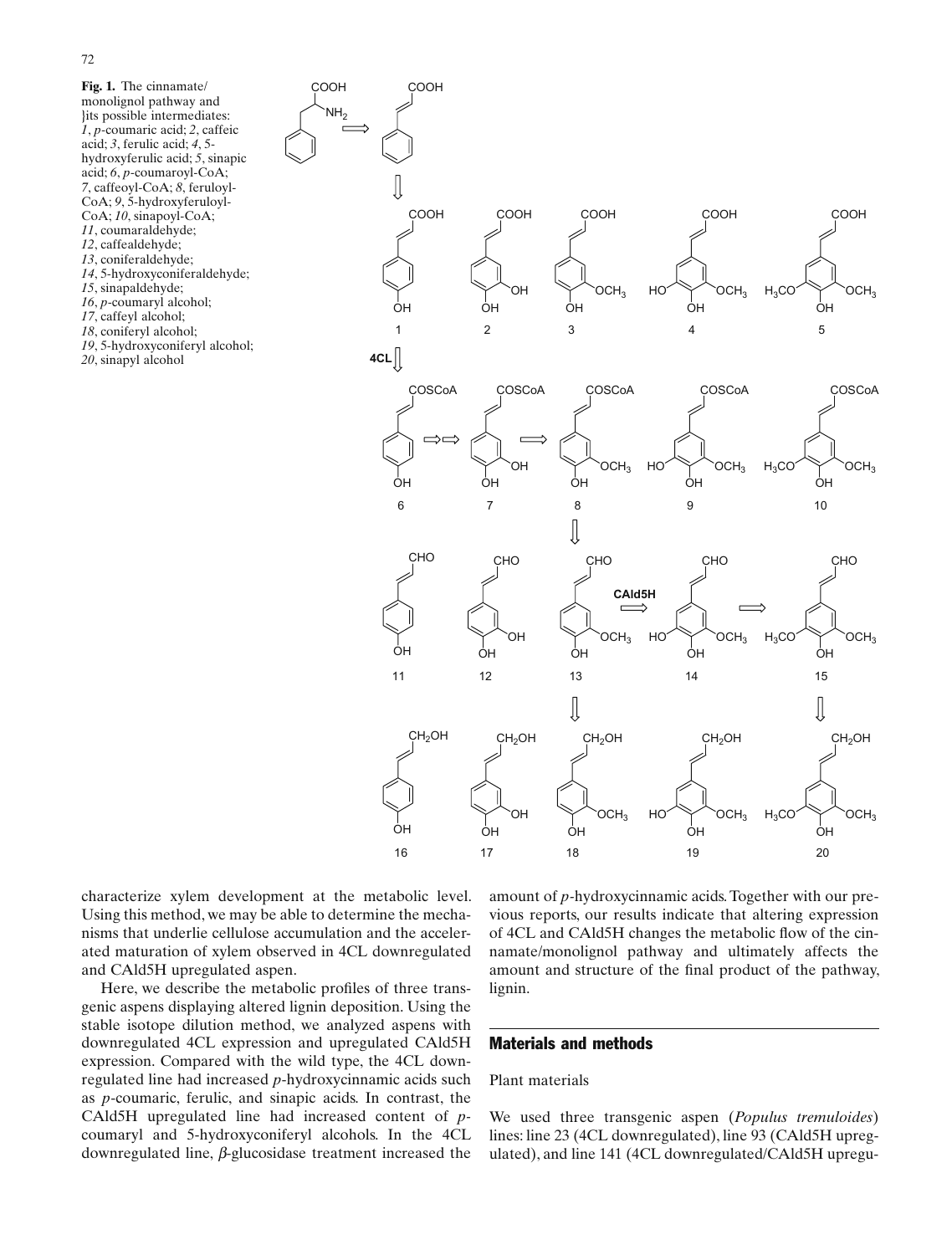lated).<sup>1</sup> The three lines were grown in a greenhouse at the Forest Biotechnology Group, North Carolina State University (Raleigh, NC, USA) and were maintained for 2 years. We collected developing xylem tissue by scratching with a sharp blade and immediately immersed the sample in liquid nitrogen. The sample was stored in liquid nitrogen until use.

#### Extraction of metabolites

The developing xylem was ground in liquid nitrogen with a mortar and pestle. The powdered xylem (100 mg) was weighed immediately and transferred into a prechilled 2-ml microcentrifuge tube. Methanol (1.5 ml) and the synthetic deuterium-labeled phenylpropanoid monomers (4 μl of 1 mg/ml methanol solution) were added. The synthesis of the added monomers,  $p-[3,5,7^{-2}H_3]$ coumaric acid,  $[2,5,7^{-2}H_3]$ -caffeic acid,  $[2,5^{-2}$  $H_2$ , 3-OC<sup>2</sup> $H_3$ ] ferulic acid,  $[3\text{-}OC^2H_3]$ sinapic acid,  $p-[3,5,7^{-2}H_2]$ coumaraldehyde,  $[3\text{-}OC^2H_3]$ coniferaldehyde,  $[3\text{-}OC^2H_3]$ -5-hydroxyconiferaldehyde,  $[3\text{-}OC^2H_3]$ sinapaldehyde,  $p-[3,5,7^2H_3]$ coumaryl alcohol,  $[3\text{-}OC^2H_3]$ coniferyl alcohol,  $[3\text{-}OC^2H_3]$ -5-hydroxyconiferyl alcohol, and  $[3\text{-}OC^2H_3]sinapy$  alcohol were described previously.<sup>3</sup>

The mixture was vigorously vortexed for 3 min, heated at 60°C for 10 min, and then centrifuged at 10 000 *g* for 10 min at room temperature. An aliquot of the supernatant (1 ml) was filtered through a  $0.45$ -µm Millex-HN syringe filter (Millipore) and evaporated. The resulting residue was suspended in 0.1% acetic acid (0.5 ml) and extracted with ethyl acetate (0.5 ml). An aliquot (0.1 ml) of the organic layer was transferred to a new glass vial and evaporated.

## Metabolite analysis

*N*,*O*-Bis(trimethylsilyl)acetamide (BSA, 10 μl) was added to the ethyl acetate extract, and the mixture was heated at 60°C for 10 min for derivatization. The mixture was analyzed on a ThermoFinnigan Trace GC equipped with a Polaris Q ion-trap mass spectrometer (GC-MS). An HP-1 column (30 m  $\times$  0.32 mm  $\times$  0.25 µm; Agilent Technologies) was connected to the gas chromatograph. The column was first set at  $70^{\circ}$ C for 5 min, and then the temperature was increased at 5°C/min up to 310°C. The carrier gas (He) was eluted at a flow rate of 1 ml/min.

#### β-Glucosidase treatment

The methanol extraction was carried out as already described in "Extraction of metabolites." Methanol was evaporated off, and *β*-glucosidase from almonds (10 units, Sigma) in 0.5 ml 0.1 M sodium acetate buffer (pH 5.2) was added to the residue. The mixture was incubated at 37°C for 24 h and extracted with 0.5 ml ethyl acetate. The extract was evaporated off and derivatized with BSA as described above.

GC-MS data analysis

The chromatograms of molecular ions were plotted using the Xcalibur software included with the GC-MS system. We calculated the amount of endogenous unlabeled metabolites based on the peak areas of molecular ions of unlabeled and labeled compounds, as described previousl[y.4](#page-5-0)

## **Results**

Phenylpropanoid monomers in wild-type aspen

Using GC-MS, we analyzed ethyl acetate extract prepared from a methanolic extract of developing xylem of wild-type aspen. We found several phenylpropanoid monomers, which were identified as trimethylsilyl ethers by comparison of their mass spectra and retention times on the GC with those of authentic samples [*p*-coumaric acid (TMS ether): MS *m/z* (EI) 308 (M<sup>+</sup> , 37.2%), 293 (100), 249 (62.6), 219 (31.9), 179 (16.6),  $t_R = 30.6$  min; caffeic acid (TMS ether): MS *m/z* (EI) 396 (M<sup>+</sup> , 26.8%), 381 (13.8), 307 (3.0), 219 (100), 191 (8.3),  $t_R = 34.6$  min; ferulic acid (TMS ether): MS *m/z* (EI) 338 (M<sup>+</sup> , 83.6%), 323 (100), 308 (78.3), 293 (79.3), 249 (51.7),  $t_R = 33.5$  min; sinapic acid (TMS ether): MS  $m/z$ (EI) 368 (M<sup>+</sup> , 64.1%), 353 (55.9), 338 (100), 323 (55.8), 279  $(27.8)$ ,  $t<sub>R</sub> = 36.1$  min; coniferyl alcohol (TMS ether): MS  $m/z$ (EI) 324 (M<sup>+</sup> , 100%), 309 (30.6), 293 (85.6), 235 (22.4), 204 (82.8),  $t<sub>R</sub> = 30.7$  min; sinapyl alcohol (TMS ether): MS  $m/z$ (EI) 354 (M<sup>+</sup> , 100%), 324 (61.0), 293 (22.6), 264 (21.4), 234  $(79.1)$ ,  $t<sub>R</sub> = 33.4$  min].

Under these conditions, we did not detect other possible intermediates in the cinnamate/monolignol pathway, including 5-hydroxyferulic acid, *p*-coumaraldehyde, caffealdehyde, coniferaldehyde, 5-hydroxyconiferaldehyde, sinapaldehyde, *p*-coumaryl alcohol, caffeyl alcohol, and 5 hydroxyconiferyl alcohol. We did not analyze CoA thioesters (*p*-coumaroyl-, caffeoyl-, feruloyl-, 5-hydroxyferuloyl-, and sinapoyl-CoAs) because GC-MS is not suitable for determination of these compounds.<sup>[3](#page-5-0)</sup>

Determination of *p*-hydroxycinnamic acids, *p*-hydroxycinnamaldehydes, and *p*-hydroxycinnamyl alcohols in wild-type and transgenic aspens

Using a stable isotope dilution method,<sup>3</sup> we quantified  $12$ phenylpropanoid monomers including *p*-hydroxycinnamic acids, *p*-hydroxycinnamaldehydes, and *p*-hydroxycinnamyl alcohols in developing xylem tissue of transgenic (lines 23, 93, and 141) and wild-type lines [\(Fig. 2\)](#page-3-0). Compared with the wild type, line 23 had increased amounts of *p*-hydroxycinnamic acids but decreased amounts of sinapaldehyde and sinapyl alcohol. In line 96, there was a marked increase in caffeic acid, and *p*-coumaric and ferulic acids were also increased. Notably, line 96 had lower levels of sinapaldehyde but higher levels of sinapyl and coniferyl alcohols. In line 141, there were increased levels of *p*-coumaric and caffeic acids, unchanged ferulic and sinapic acids contents,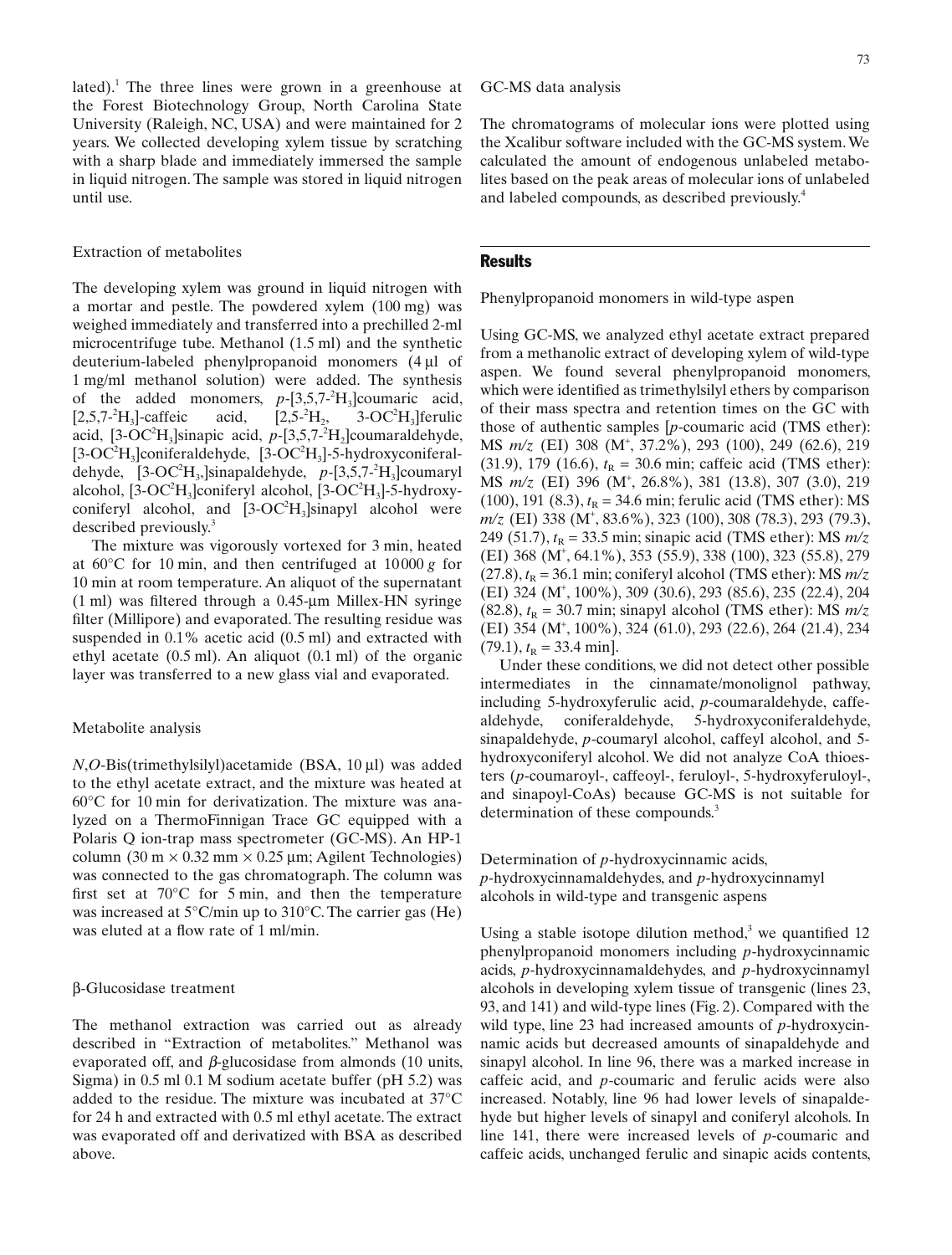<span id="page-3-0"></span>

**Fig. 2.** Phenylpropanoid monomers in xylem of wild-type and transgenic aspens. **A** *p*-hydroxycinnamic acids; **B** *p*-hydroxycinnamaldehydes; **C** *p*-hydroxycinnamyl alcohols. *Open bar*, wild type; *solid bar*, line 23; *hatched bar*, line 93; *shaded bar*, line 141. Note that numbers on *x*-axis represent compounds i[n Fig. 1](#page-1-0)

and decreased sinapyl alcohol and sinapaldehyde contents.

Increased yield of *p*-hydroxycinnamic acids after *β*-glucosidase treatment of 4CL downregulated line

We treated methanolic extract of developing xylem tissue from line 23 (the 4CL downregulated line) and the wildtype with *β*-glucosidase and analyzed the phenylpropanoid monomers that were produced in each reaction. After *β*glucosidase treatment of line 23, there were significant increases in ferulic and sinapic acids, and slight increases in *p*-coumaraldehyde, coniferaldehyde, and sinapaldehyde [\(Fig. 3\)](#page-4-0). Coniferyl and sinapyl alcohol levels largely decreased.

#### **Discussion**

Here, we report metabolic profiles of several transgenic aspens. To construct metabolic profiles of the developing xylems, we used a stable isotope dilution method, with corresponding deuterium-labeled compounds as internal standards, and precisely measured the metabolites in the cinnamate/monolignol pathway. The advantages of this technique are that it is highly sensitive, and inclusion of labeled standards can quantify the loss of target compounds during extraction and derivatization.<sup>3</sup> For example, when internal standards labeled with deuterium were not added to the methanol extraction procedure, sinapaldehyde was not detected in wild-type aspen xylem (data not shown), but sinapaldehyde was easily quantified when internal standards were added before methanol extraction (see Fig. 2). Because sinapaldehyde is an unstable *α*,*β*-unsaturated phe-nolic aldehyde,<sup>[5](#page-5-0)</sup> endogenous sinapaldehyde in developing xylem tissue might be degraded during extraction and/or derivatization. This result, in addition to our previous result, $3$  shows that the stable isotope dilution method accurately quantifies unstable metabolites.

Using the stable isotope dilution method, we quantified the four *p*-hydroxycinnamic acids, four *p*-hydroxycinnamaldehydes, and four *p*-hydroxycinnamyl alcohols in developing xylem tissue of control and transgenic aspen lines. Previously, Li et al. reported lignin contents of 22.2% ± 0.8% in the control line,  $14.4\% \pm 0.5\%$  in the 4CL downregulated line  $23, 21.1\% \pm 0.4\%$  in the CAld5H upregulated line 93, and  $10.7\% \pm 0.4\%$  in the 4CL downregulated/ CAld5H upregulated line  $141<sup>1</sup>$ . The lignin S/G ratios of these four lines were 2.2, 2.2, 5.5, and 2.7, respectively.<sup>1</sup> In addition, xylem 4CL activity with caffeic acid as substrate was reduced 88% in line 23 and 91% in line 141, and xylem CAld5H activity with coniferaldehyde as substrate was increased 2.8 fold in line 93 and 1.8 fold in line  $141<sup>1</sup>$ . [T](#page-5-0)hese results suggest that 4CL downregulation and/or CAld5H upregulation disrupt the normal metabolic flow of the cinnamate/monolignol pathway. As a result, there are changes in the amounts and ratios of monolignols, which are the immediate precursors of lignin. Together, these alterations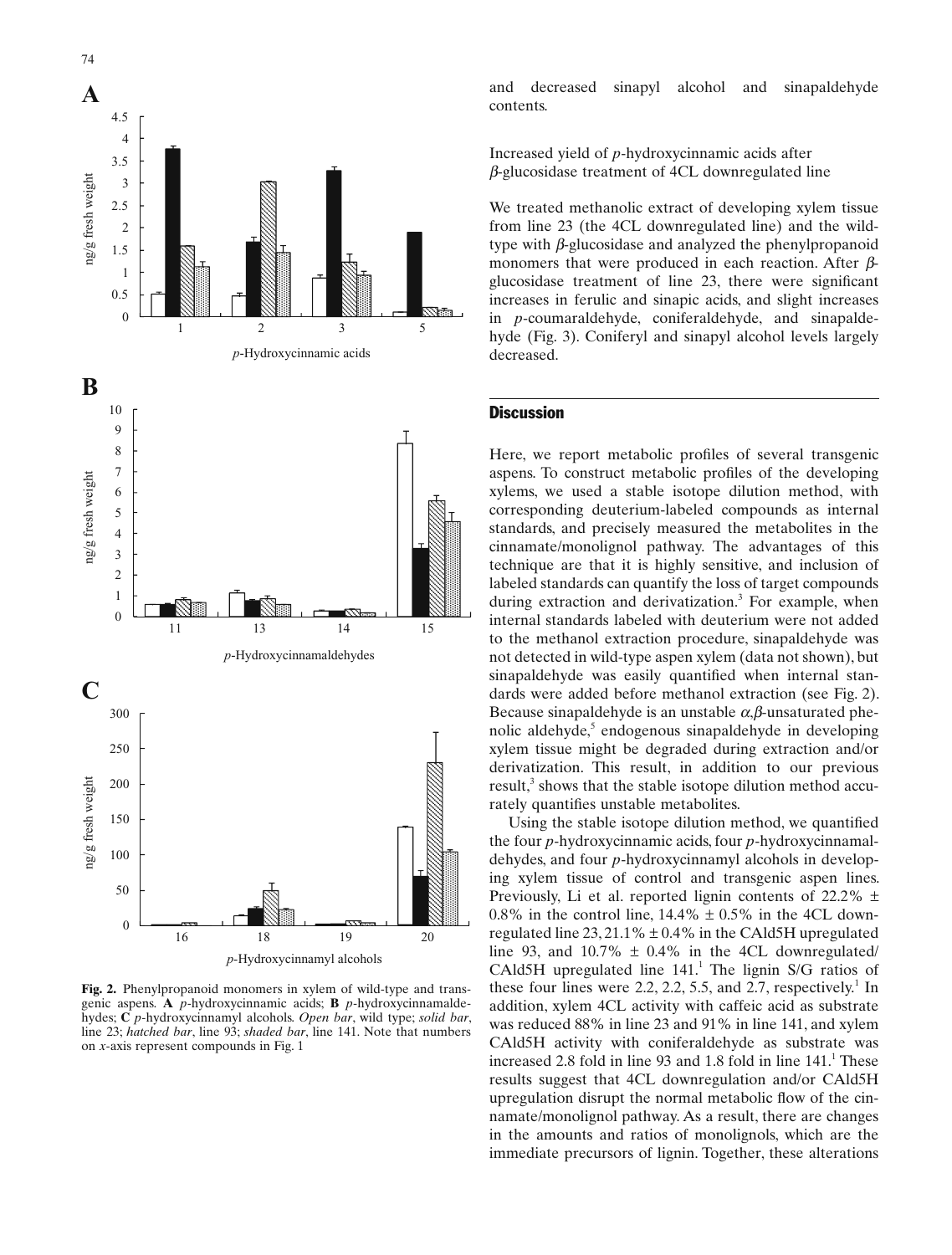<span id="page-4-0"></span>

*p*-Hydroxycinnamyl alcohols

**Fig. 3.** Yield of phenylpropanoid monomers after *β*-glucosidase treatment of methanol extract from xylem of wild-type and line 23 aspens: **A** *p*-hydroxycinnamic acid; **B** *p*-hydroxycinnamaldehydes; **C** *p*hydroxycinnamyl alcohols. *Open bar*, wild-type; *solid bar*, line 23. Note that numbers on *x*-axis represent compounds in [Fig. 1](#page-1-0)

in the biosynthetic pathway result in structural and quantitative changes to the end product, lignin.

Our results are consistent with this speculation. Compared with the wild type, the three transgenic lines  $(23, 93, and 141)$  showed different profiles of phenylpropanoid monomer accumulation. Line 23, the 4CL downregulated line, showed increased accumulation of all *p*-hydroxycinnamic acids measured [\(Fig. 2A\)](#page-3-0). Treatment of methanolic extract from the developing xylem of line 23 with *β*-glucosidase increased the yield of *p*-hydroxycinnamic acids, particularly ferulic and sinapic acids (Fig. 3A). Our data suggest that 4CL downregulation decreased the flux of *p*-coumaric acid to lignin and, alternatively, activated a shunt from *p*-coumaric to sinapic acids via caffeic, ferulic, and 5-hydroxyferulic acids, and probably the subsequent glycosylation. Similar observations have been reported previously in lignin-deficient caffeoyl-CoA O-methyltransferase-downregulated poplar, where the glucosides of caffeic and sinapic acids were significantly increased compared to the control.<sup>6</sup>  [T](#page-5-0)he *p-*hydroxycinnamic acid glucosides might be formed as storage or detoxification products.<sup>6</sup>

In the 4CL downregulated line, there were reduced levels of coniferaldehyde, sinapaldehyde, and sinapyl alcohol but a slight increase in coniferyl alcohol. Other aldehydes and alcohols tested were not significantly different between the wild type and the 4CL downregulated line (see [Fig. 2\)](#page-3-0). In the proposed pathway for syringyl lignin biosynthesis, $\alpha$  the metabolic flux passes through coniferaldehyde, sinapaldehyde, and sinapyl alcohol, which are located downstream from *p*-coumaroyl-CoA metabolized by 4CL from *p*-coumaric acid. Therefore, 4CL downregulation may shut down the metabolic flux from *p*-coumaric acid to the corresponding CoA and, as a result, reduce the endogenous levels of coniferaldehyde, sinapaldehyde, and sinapyl alcohol. This action did not appear to affect other aldehydes and alcohols, except for coniferyl alcohol. The  $S/G$  ratio was unaltered in the 4CL downregulated line,<sup>1</sup> in spite of the decreased sinapyl alcohol and increased coniferyl alcohol content [\(Fig. 2\)](#page-3-0).

The CAld5H upregulated line, line 93, showed reduced level of coniferaldehyde [\(Fig. 2\)](#page-3-0). As CAld5H is responsible for the conversion of coniferaldehyde to 5-hydroxyconiferaldehyde, we can speculate that CAld5H upregulation reduces coniferaldehyde levels and increases the amount of the product, 5-hydroxyconiferaldehyde. However, endogenous levels of 5-hydroxyconiferaldehyde are very low, and are similar among the different lines; this may be because CAld5H has a turnover rate that is 6- to 50 times slower that those of the other two syringyl pathway enzymes, $8-10$ and the current CAld5H upregulation cannot compensate for the slow turnover. Indeed, the xylem CAld5H activity (with coniferaldehyde as substrate) is increased less than 3 times in the CAld5H-overexpressing line 9[3.](#page-5-0)<sup>1</sup>

In line 93, the endogenous level of sinapyl alcohol was greatly increased, which was consistent with the high S/G ratio in this line. In addition, *p*-hydroxycinnamic acids and coniferyl alcohol were increased and sinapaldehyde was reduced. The reasons for this are unclear. Previously, we reported that line 93 showed accelerated maturation (wall